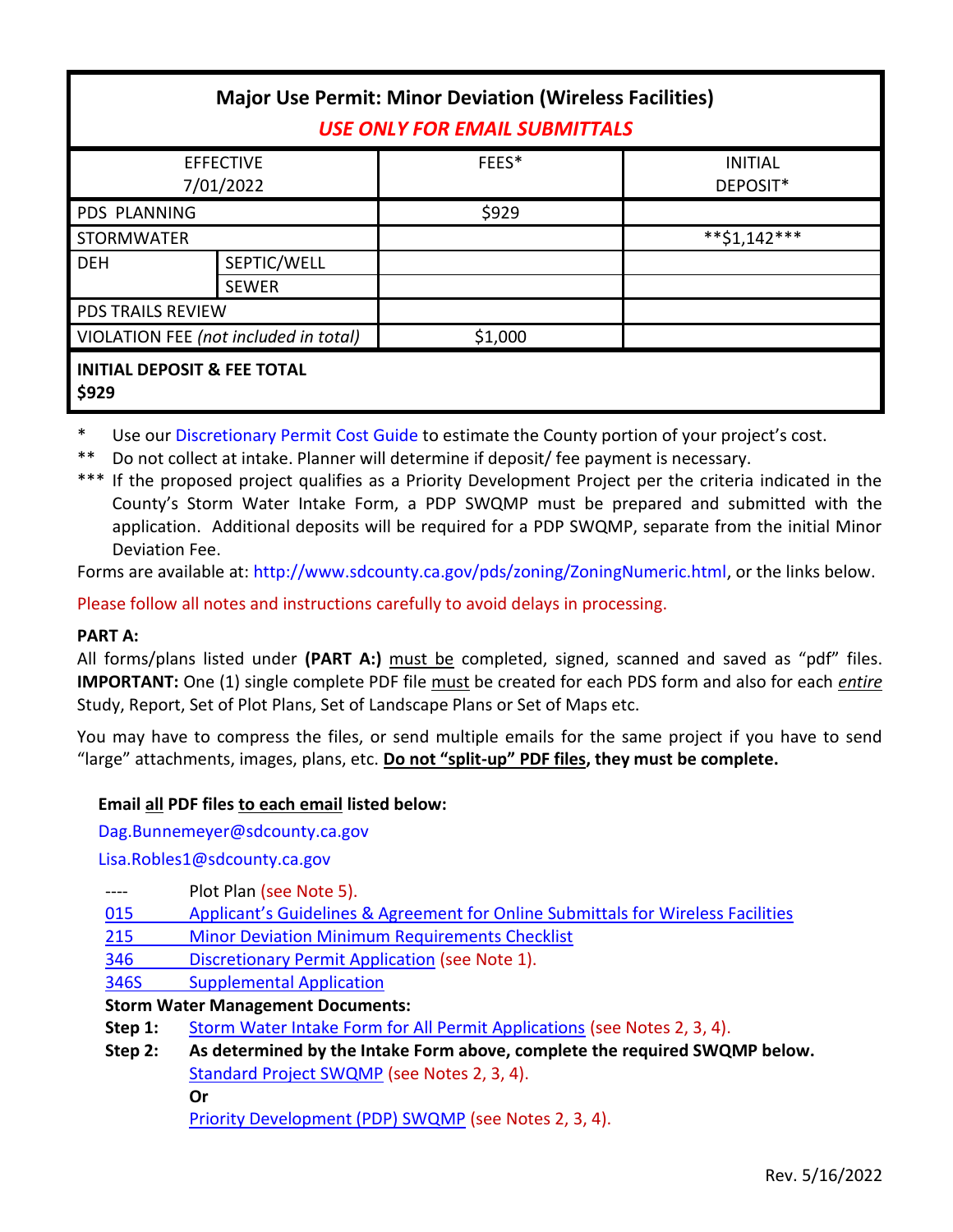## **PART B:**

**All items listed below are for your information only. Please do not submit these forms.**

- 090 [Minimum Plot Plan Information](http://www.sdcounty.ca.gov/pds/docs/pds090.pdf)
- 209 [Defense and Indemnification Agreement FAQs](http://www.sdcounty.ca.gov/pds/zoning/formfields/PDS-PLN-209.pdf)
- [906 Signature Requirements](http://www.sdcounty.ca.gov/pds/zoning/formfields/PDS-PLN-906.pdf)

## **NOTES:**

## 1. **IMPORTANT:**

A Registered Property Owner **MUST SUBMIT** a **Signed Letter of Authorization** for an Agent if; An Authorized Agent signs the PDS-346 form and is not the registered owner of the parcel.

Or, the parcel is owned by two or more registered owners.

Or, not all of the registered owners are signing the PDS-346 form.

Or, the Authorized Agent is not the Financially Responsible Party.

Or, the parcel is owned by a Corporation.

### **ADDITIONALLY:**

Financially Responsible Party **MUST SIGN** form PDS-126. Financially Responsible Party **INFORMATION MUST MATCH EXACTLY** on form PDS-126 Authorized Agent **may sign** form PDS-346 **ONLY IF ATTACHED** to a **Signed Letter of Authorization.**

- 2. Files CANNOT have any security restrictions or passwords. Please name each PDF file based on the "Title or PDS Form Number" of document being submitted (examples: Plot Plan, PDS-015, PDS-215, PDS-346, Storm Water Intake Form, Standard SWQMP, or PDP SWQMP).
- 3. The Storm Water Intake Form determines whether a project requires a Standard SWQMP or Priority Development Project (PDP) SWQMP. These forms and documents must be submitted as PDF files on the USB Flash Drive and have all required signatures.
- 4. One (1) single complete PDF file must be created for each PDS Form and also for each entire Study, Report, Set of Plot Plans, Set of Landscape Plans or Set of Maps etc. Do not "split-up" files, they must be complete.
- 5. Plot Plans, Elevation Drawings, etc. (must be at least 11" x 17"). Plot plans must be drawn in standard engineer scale.
- 6. Provide on the plot plans a summary table and square footages of all existing and proposed structures/uses.
- 7. Provide a detailed description of proposed Minor Deviation.
- 8. If project is a violation, plans must have Code Compliance Officer's stamp before accepting the application.
- 9. **Create and Print on the Plot Plans a Cumulative Change Table** (see example below). Indicate proposed change in percentage (%). Any changes of 10% or less, requires approval of a Minor Deviation. Any changes of more than 10%, requires approval of a Modification of the approved discretionary permit.

| Project #                                                                                                          | Approved<br>Square<br>Footage | <b>Description</b>                             | Percentage<br>Change |  |  |
|--------------------------------------------------------------------------------------------------------------------|-------------------------------|------------------------------------------------|----------------------|--|--|
| P00-000                                                                                                            | 18,580                        | <b>Retail Store</b>                            | <b>Baseline</b>      |  |  |
| $POO-OOOM1$                                                                                                        | 19,741                        | Retail Store & addition                        | Plus 6.25%           |  |  |
| P00-000M <sup>2</sup>                                                                                              | 20,066                        | Retail Store, addition & storage area          | Plus 1.75%           |  |  |
| P00-000M <sup>3</sup>                                                                                              | Proposed 20,345               | Retail Store, addition & storage area addition | Plus 1.50%           |  |  |
| <b>Net Change</b>                                                                                                  | 1,765                         | Retail Store, addition & storage area addition | <b>Total 9.5%*</b>   |  |  |
| *This project has brought the net change to 9.5%. Any future changes may not exceed 0.5% in order to qualify for a |                               |                                                |                      |  |  |
| Minor Deviation. Any change beyond a cumulative 10% requires a Modification.                                       |                               |                                                |                      |  |  |

#### **Cumulative Change Table (example)**